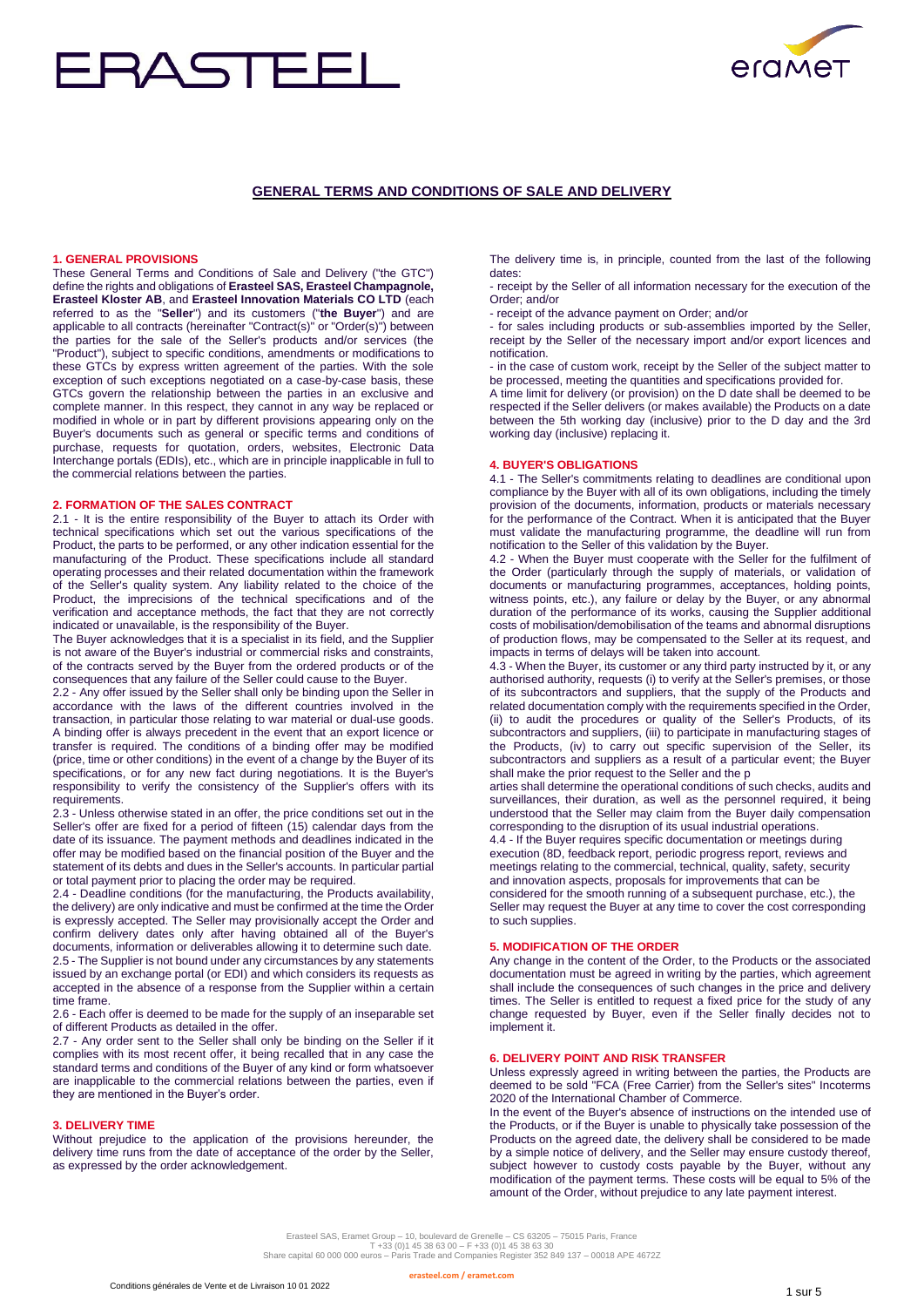#### **7. DELIVERY DEALINES**

7.1 - Contractual deadlines may be extended for any cause which has placed the Seller unable to fulfil its obligations, particularly in the event of force majeure. As defined in these GTCs, Force Majeure means an event for which the Seller cannot reasonably have control including strike, embargo, tooling accident, riot, war, natural disaster, pandemic, fire, etc. or similar events such as bad weather, supply difficulties, accidental production shutdown, unpredictable market changes, etc.

7.2 - Liquidated damages shall be applicable and due only to the extent that the delay is exclusively attributable to the Seller or its subcontractors, upon prior written notice from the Buyer, and only after the expiry of a grace period of fifteen (15) calendar days under which the Buyer cannot apply to the Seller any liquidated damages for delay or suffer any other financial indemnification for its sole delay.

Unless the expressly approved contractual documentation specifically provides for a different amount of liquidated damages, the liquidated damages are expressly limited to 0.5% per week of the delayed Product of the corresponding Order, applicable as from the third week of delay, with a maximum cap of 5% of the price of the late Product, excluding taxes.

7.3 The liquidated damages stipulated are exclusive of any other compensation and shall constitute the sole indemnification of the prejudice suffered by the Buyer or by any third party on account of the said delays. 7.4 - A delay in delivery cannot under any circumstances justify the cancellation of the Order.

#### **8. PRICES**

8.1 - The prices are made up of a base price and a variable part to take into account the variations deemed to be beyond the control of the Seller, including in particular, variations in the prices of materials, the cost of energy and labour, which occurred between the date of establishment of the price and that of invoicing. The Buyer acknowledges this fact and that the effectiveness of such a review measure will never require the Buyer's prior consent to be valid. The final billable price is thus determined on the delivery date.

Except as otherwise stated in the order acknowledgement, prices are understood as net, excluding taxes and miscellaneous duties, Products sold without packaging FCA sites of the Seller (Incoterms 2020). Packaging, all handling costs, land, marine or air transport, boarding, insurance and miscellaneous will be charged in addition. The Buyer shall pay all duties, taxes and other official charges or bank charges and customs formalities due as a result of the export and import of the goods and, if necessary, its transit by a third country. In the event that the Seller is liable for said sums, the Buyer shall advance it to the Seller so that the net price collected is excluding taxes.

The taxes in force at the time of invoicing are invoiced and payable in full upon delivery. In order to benefit from the regime of sales in suspension of taxes at the time of invoicing, the Buyer must provide the Seller when placing an order, with the supporting documents of export or exemption in force. Any late submission of these supporting documents may not prevent the payment of invoices on the contractual due date, including that of the taxes included therein, the reimbursement of the exempt taxes and the accounting adjustment to be made only after receipt of these documents.

8.2 - Any increase in duties, taxes and stamps, after the conclusion of the Order, shall be borne by the Buyer, even in the case of a "duties paid" sale. 8.3 - In the event of unforeseeable events occurring on the day of the Order which would have the effect of disrupting the global balance of the Contract to the detriment of the Seller, the latter shall without delay send the Buyer a formal request for a review of the Order(s) affected by such circumstances, in such a way that the parties will agree in good faith and as soon as possible on an adjustment of the price, or if necessary, of the elements of the price indexing formula or more generally the conditions of performance of the Contract, so as to place the parties in a balanced position comparable to that which existed at the time of conclusion of the Contract. In the absence of amicable agreement within thirty (30) calendar days from the request for adjustment of the price or economic conditions of the Contract, each party shall have the right to terminate the Contract, without compensation other than the sums due to the Seller under Article 16 below, and subject to seven (7) days' prior notice following notification by registered letter.

#### **9. PAYMENT**

9.1 - Invoices are payable thirty (30) days net of the invoice date. When a different term is agreed, the due date is always calculated from the invoice date. If the date of payment is expressly stated on the invoice, this date is the exact due date for the payment. Any due date shall mean the date on which the Seller's accounts were credited, in value, to the full amount due. Unless agreed in writing by the parties under specific conditions, no discount shall be granted for early payment.

9.2 - An advance payment of a minimum amount of twenty (20)% of the amount of the Contract may be requested by the Seller, for payment by bank transfer within thirty (30) Days of the date of acceptance of the Order. The Seller reserves the right to request from the Buyer a payment guarantee in the form of a first demand bank guarantee issued by a leading bank in favour of the Seller in the format proposed by the Seller. In this

case, the issuance of this payment guarantee will be one of the conditions for the entry into force of the Order.

9.3 - The Seller reserves the right to assign its receivables to a factoring company or to a special purpose entity (bank, financial vehicle, etc.) without this leading to a change in the business flow, nor any change in the management and execution of the Orders.

9.4 - Non-payment of a fraction of the price on its due date or noncompliance with any payment due date shall entail, as of right and without formal notice (i) the immediate payment of the amounts still due in any respect whatsoever (ii) the retention of payments received, of toolings or documents held by the Seller (iii) the termination of deliveries of Products, until full payment of the sums due, without prejudice to default interest and any damages.

9.5 - As compensation for the damage suffered as a result of said late payment, the Buyer may be liable for an amount calculated by application to all amounts remaining due at an annual interest rate of 15%, payable on the day following the payment date appearing on the invoice without a reminder being required. To this interest shall be added the recovery costs incurred by the Seller, with a minimum of €40 (or its equivalent in the currency invoiced) per unpaid invoice.

# **10. RETENTION OF TITLE**

10.1 - The transfer of ownership of the Products delivered will only occur after full payment of their price in principal and accessories.

10.2 - Failure to pay on any of its due dates by the Buyer may result in the ownership claim by the Seller for such Products, or any product of the same kind and of the same quality held by the Buyer.

In the event that the Seller takes back these Products, the Buyer shall be credited with the amount of the price of said Products, minus, on the one hand, the sums corresponding to the costs incurred by the recovery and, on the other hand, any reduction in the price of the Products between the date of the Contract and the date of their recovery.

10.3 - As long as the ownership of the Products has not been transferred to the Buyer, the Buyer shall not grant to any third party any security over these Products and shall not transform or resell them without the Seller's prior written consent.

10.4 - The Buyer is obliged to assist the Seller if the Seller is required to protect its right of ownership. The Buyer undertakes to insure for the benefit of the Seller the Products against any risks they may run or cause as soon as they are delivered. The Buyer undertakes under all circumstances to keep said Products in such a way that they cannot be mistaken as being the property of the Seller.

#### **11. ACCEPTANCE**

11.1 - The Products are checked and verified prior to the departure from the Seller's plants and are subject to normal tests in light of the Buyer's technical specifications.

11.2 - Where it is intended that the Buyer, its customer, its representatives or the authorities or approved bodies must carry out the acceptance of the Products and related documentation at the Seller's premises, or shall carry out verification, monitoring or control of the proper execution of the Order by the Seller, such operations carried out by the Buyer or third parties acting on its behalf shall be binding on the Buyer. In this respect, the Buyer cannot reverse its decisions, acceptances or validations made in full knowledge of the situation.

11.3 - If the Buyer (or third parties acting under its responsibility or for its needs) is absent during a checking, monitoring or acceptance operation, however contractually provided, this operation shall be deemed to have been carried out and accepted without reservation.

11.4 - All costs resulting from the checks, tests or quality samples carried out at the Buyer's premises shall be borne by the Buyer.

11.5 - The Buyer is required to accept the Products and is responsible for carefully reviewing their compliance. As such, the Buyer is deemed to have accepted the Products within fifteen (15) days from the delivery date. After this period, the Buyer shall be deemed to have accepted any apparent defects (visible defects, discrepancy in quantity, rust, etc…).

# **12. WARRANTY**

12.1 - The Seller guarantees only that the Products delivered to the Buyer comply with the Buyer's technical specifications and quality instructions validated by the Seller.

The Seller does not guarantee that the delivered products meet a specific application or a defined period of use. The guarantee period under standard storage conditions is 12 (twelve) months from the date of delivery of the Products to the Buyer.

12.2 - The Seller does not provide any guarantees other than those set forth herein. The Seller's guarantee does not in any way extend:

- to the design or definition of parts and Products, the Buyer retains full responsibility for the industrial result of the Product;

errors or deficiencies in specifications of requirements;

- defects resulting from the storage or use of the Product by the Buyer or its customers under abnormal or non-compliant conditions.

Erasteel SAS, Eramet Group – 10, boulevard de Grenelle – CS 63205 – 75015 Paris, France<br>T +33 (0)1 45 38 63 00 – F +33 (0)1 45 38 64 – 7<br>Share capital 60 000 000 euros – Paris Trade and Companies Register 352 849 137 – 000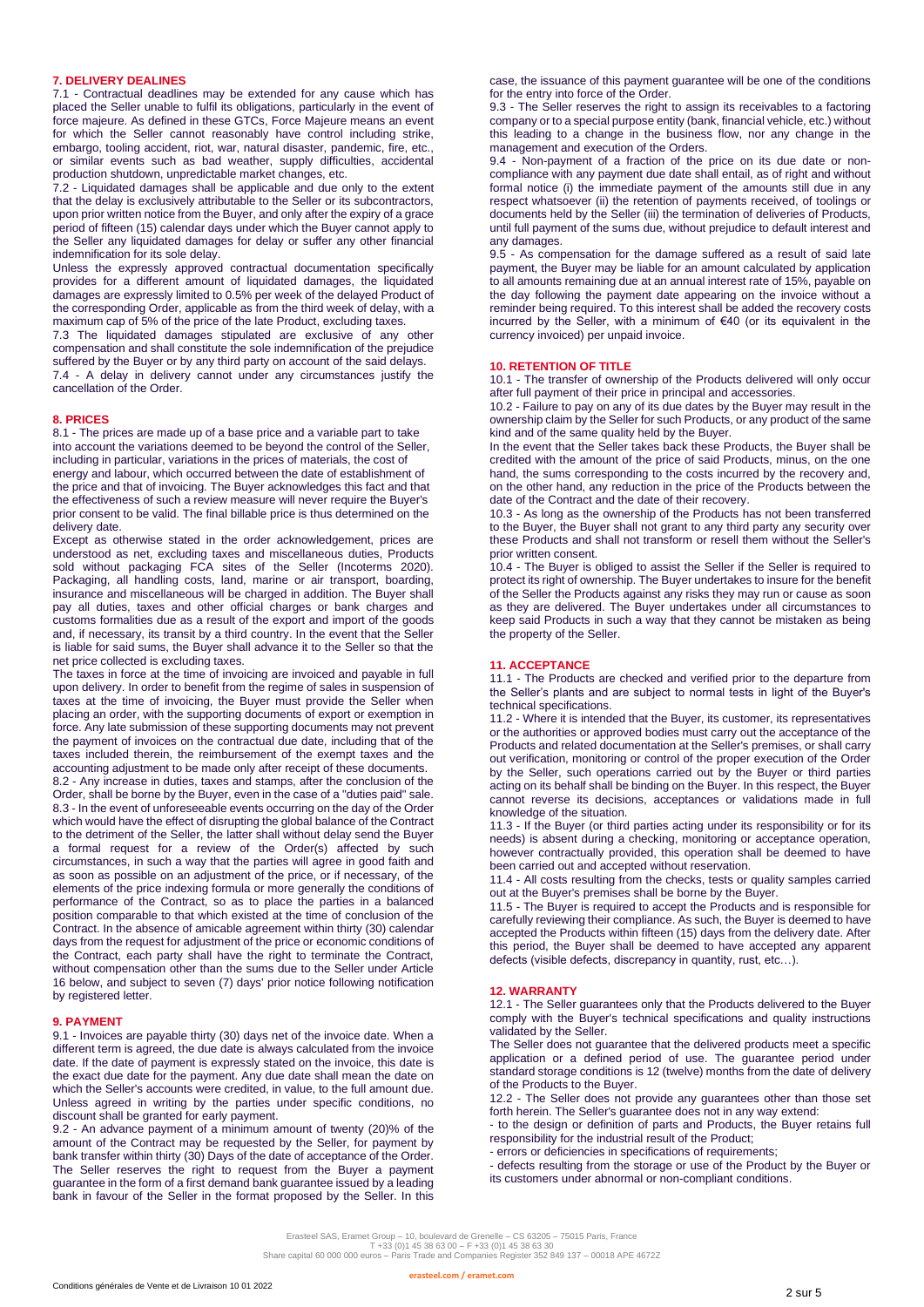- defects or faults that the state of the art cannot prevent and which cannot be detected during the use inspections carried out on the Products at the end of manufacture;

- defects approved by the Buyer during a concession or derogation;

- defects detectable during acceptance or inspection operations carried out by the Buyer or third parties acting under its responsibility, and whose nondetection is due to their negligence or lack of supervision.

12.3 - In the case of processing work, since the Seller is not responsible for the material to be processed, its guarantee cannot be invoked in the case of a defect in the final product, unless it can be clearly demonstrated that the origin of the non-conformity is due to the processes implemented compared to the applicable specifications.

12.4 - Any claim must be addressed to the Seller's sales manager responsible for monitoring the Buyer, or to the quality department of the plant that delivers the Products, as soon as possible in order to contain any consequences thereof. The Buyer's claims with regard to the conformity of the Products shall be analysed in good faith by the Seller, it being understood that Seller's warranty shall apply only when the non-conformity is recognized and validated by both parties. The Buyer shall allow the Seller to be able to analyse the non-compliance. The Products returned by the Buyer must be sent to the Seller's plant that delivered the Products. The risks associated with the return of the Product rests with the Buyer until it arrives at the Seller's plants.

The Seller assumes no liability for claims for amounts less than 1% of the total quantity, or 10 kg by weight, whichever is greater.

12.5 - In the case of a recognized defective Product, the Seller may only be bound under any circumstances to the reimbursement, repair or pure and simple replacement of this Product by the implementation of logistics means which it alone considers, and without any other compensation whatsoever. Any repairs made on a Product without the Seller's consent, even if Seller recognized its non-conformity, result in the loss of any guarantee, as well as any right to recourse against the Seller. The guarantees defined above exclude the costs related to the assembly and dismantling of the Product as well as any ancillary costs, which remain payable by the Buyer.

12.6 - The Buyer undertakes to maintain traceability of the products delivered by the Seller in its production or assembly chains, those of its subcontractors or customers.

# **13. LIABILITY**

13.1 - In any event, for a given Order, the Seller's contractual liability is expressly limited to and may under no circumstances exceed a maximum cap corresponding to thirty percent (30%) of the net invoiced value of the concerned Order, the Buyer waiving on its own behalf, that of its insurers or any third parties, any compensation beyond that amount. It is understood that in the event of an open Order, this 30% limit of liability and financial compensation is calculated on the basis of the invoiced amount for which a breach of contract occurred, and not on the overall Order amount. These limitations are stipulated for the benefit of the Seller, its directors, employees and guarantors, as well as the respective insurers and beneficiaries. Under no circumstances shall the Seller be liable for any indirect, consequential or intangible loss or damage suffered by the Buyer (including business interruption, loss of customers, loss of contracts, loss of reputation, suspension or interruption of business, and any other damage that would not be an immediate and direct result of the Seller's non-performance), or damage suffered by its customers. The Buyer is responsible for avoiding any risk of dependency on its suppliers and establishing the stocks necessary to secure its supplies.

13.2 - The Seller shall be fully exempted from any contractual liability if the Buyer has not provided the Seller in good time with the elements necessary for the proper execution of the Order, or if the Buyer has provided the Seller with erroneous elements (including drawings, documents, specifications, materials supplied, etc.) which have not enabled the Seller to execute the Order in accordance with what was agreed. In this case, the parties will meet and discuss the terms of an amendment to the Order in order to remedy this situation.

13.3 - It is agreed that the amount of compensation which may be requested from the Seller by the Buyer or by any other person for a Product intended for use in the nuclear sector (irradiated zone) and recognised as defective after verification of the decontaminated Product, shall be calculated by excluding the costs of decontamination, the addition of costs related to work in the irradiated area, and the extensions of time due to the technique of these works. The Buyer, failing the end customer, shall be responsible for these costs.

13.4 - In the event of nuclear damage, whether property damage or bodily injury, arising in the absence of the Seller's supply, the Seller's liability may under no circumstances be sought by any person and at any location whatsoever. The Buyer shall ensure that, in the legislative framework of the country where the Product will be installed, no recourse may be exercised against the Seller for such damages. In the event that such recourse is exercised against the Seller, the Buyer shall guarantee it and replace it for the payment of any sum whatsoever, principal, interest and fees.

13.5 In any event, the liability of the Seller, its subcontractors, suppliers, employees and insurers, under the Contract, regardless of the cause

thereof, and for any claim whatsoever, shall end upon expiry of the warranty period of Article 12.1.

#### **14. QUALITY - QUANTITY - WEIGHT**

14.1 - Except in the case of an agreed price in terms of number of items, the Products are sold at weight and any quantity will be invoiced at weighing.

Any dispute based on another method of measuring quantity is unenforceable on the Seller. In the case of a material transformation, it is the incoming weight that will be taken into account for invoicing.

14. 2 - Whether delivery is agreed in weight or length, or in number of bulk items, the Seller reserves the right to deliver a quantity that differs significantly from that placed on the Order, this difference not exceeding a tolerance margin of more or less than ten percent (10%). **15. TOOLINGS / PROTOTYPE**

# 15.1 - In the case of stamped or forged parts, the Buyer's participation in

financing the costs of studying, creating, manufacturing and developing the manufacturing of the toolings will be subject to a separate prior order.

15.2 - It is understood that the Buyer's financial participation in the tooling costs only gives the Buyer a right to use said toolings in the Seller's plants for the purposes of the execution of its Order and that the Seller retains full ownership of these toolings.

15.3 - In this respect, the toolings created for the needs of the Buyer remain physically in all circumstances in the Seller's workshops and are, in principle, immune from seizure and non-transferable.

The Seller reserves the right to scrap these toolings without prior notice, in the event that it remains more than two years without receiving a new order of sufficient size to justify the assembly thereof.

15.4 - When the toolings are supplied by the Buyer, the Seller does not guarantee the duration of use of these toolings. Furthermore, if the Seller considers it necessary to make changes for the proper performance of the parts, the costs shall be borne by the Buyer. The Buyer shall replace the toolings at the Seller's request.

15.5 - The Buyer guarantees the Seller against all the consequences of the actions that may be brought due to the performance of the parts covered by a private right such as patent, design or model filed.

15.6 - Unless expressly agreed otherwise between the parties, any delivery of toolings and/or prototypes and/or information relating to the toolings and/or prototypes delivered to the Buyer and any receipt of payments by the Seller does not in any way amount to the exhaustion of the Seller's intellectual property rights. To this end, the Seller shall not be deemed to have waived any infringement action against the Buyer, its customers and/or its subcontractors for any ownership, use, repair, toolings and/or prototypes and/or information relating to the Products that the Seller would have delivered to the Buyer under the Order.

15.7 - The Buyer undertakes to take all necessary measures to avoid infringing or allowing third parties to infringe the Seller's intellectual property rights on the toolings, prototypes and information relating to these toolings and/or prototypes, and to affix on the toolings and/or prototypes and/or documents, samples, prototypes the markings specified by the Seller, to the exclusion of any marking that would be specific to it.

#### **16. RIGHT OF ACCESS TO THE SELLER'S SITES**

16.1 - Any inspection by the Buyer shall be carried out in accordance with the terms and conditions defined by the Seller. The Buyer must send the Seller a written request with one month's notice before carrying out these checks.

16.2 - Any such intervention shall be carried out for the sole purpose of verifying the proper execution of the Orders, within the limits of protecting the Seller's know-how and protecting the rights of third parties. The terms and conditions for the Seller of these interventions shall be as determined in Article 4.3 of these GTC.

# **17. SUBCONTRACTING**

The Seller reserves the right to entrust all or part of the Order to one or more subcontractors of its choice and duly selected by it.

In the event that the Buyer has appointed a supplier ("Directed Supplier") from which the Supplier is to procure, it is understood that in the event of fault attributable to the Directed Supplier (late delivery, quality, etc.), the Supplier's liability to the Buyer may never exceed the amount of collection that the Supplier has previously recovered from the Supplier, less any amounts necessary to compensate the Supplier's loss.

#### **18. OBSOLESCENCE**

In the case of long-term orders, which must be executed over periods of more than 6 months, the Supplier will to endeavour to anticipate any obsolescences affecting the Product. In the event of obsolescence no longer allowing the Seller to deliver the Products under the conditions required, the Seller shall inform the Buyer of any possible alternatives following its knowledge of the obsolescence. In the event that the proposed modification related to obsolescence results in excessive costs for the Buyer, the parties shall discuss this, it being understood that they reserve the right in such a case to terminate the portion of the Order affected by the obsolescence.

Erasteel SAS, Eramet Group – 10, boulevard de Grenelle – CS 63205 – 75015 Paris, France<br>T +33 (0)1 45 38 63 00 – F +33 (0)1 45 38 64 – 7<br>Share capital 60 000 000 euros – Paris Trade and Companies Register 352 849 137 – 000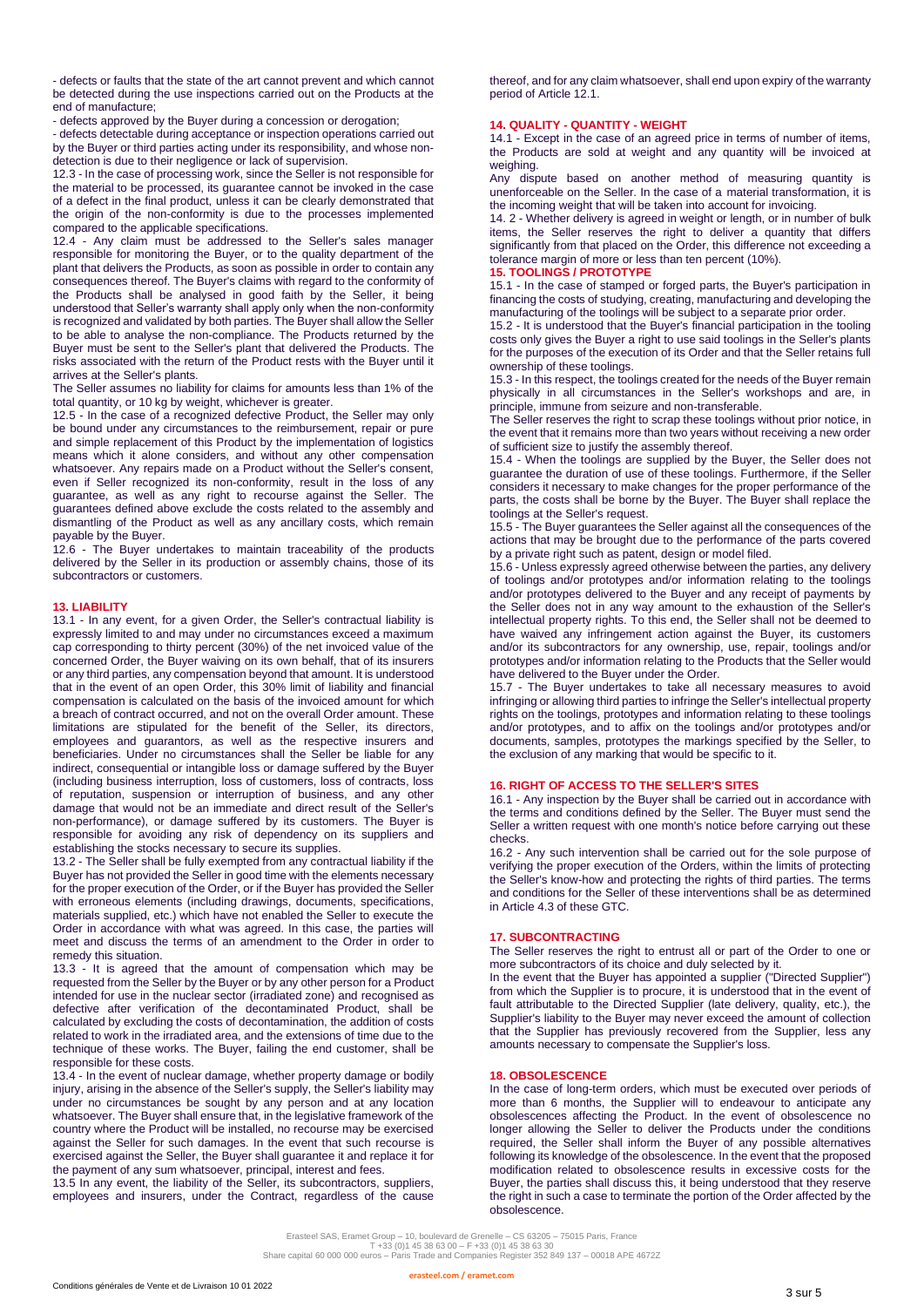#### **19. CONFIDENTIALITY AND INTELLECTUAL PROPERTY**

19.1 - The documents provided by the Seller such as offers, quality plans, specifications, qualification files, and all documents drawn up by the Seller remain the Seller's intellectual property and may not be transmitted to third parties without the Seller's prior written consent.

19.2 - The data contained in the control and compliance certificates, issued individually, are provided exclusively in order to demonstrate the conformity of the delivered Product. Any result of statistical analysis, regardless of its author, made from the compilation of this data shall remain the property of the Seller and may not be transmitted to a third party.

19.3 - The Buyer guarantees the Seller against any claims by third parties in relation to intellectual property relating to items that the Buyer has entrusted to the Seller or that the Seller uses at the request of the Buyer in the execution of the Order, and undertakes to assume responsibility for all the consequences (including defence costs) and financial convictions that may result for the Seller. These guarantees, and the resulting obligations, will continue their effects as long as the delivered Products are subject to industrial or commercial exploitation.

19.4 - Unless expressly agreed otherwise between the parties, the Seller retains the full intellectual property of all the results of the studies, developments, and/or services carried out in respect of the Order, including, in particular, all inventions, documents, software, equipment (ingots, samples, drafts, prototypes, etc.), all information, data and any specific technical or non-technical know-how developed or obtained by the Seller prior to and during the performance of the Order (hereinafter "the Results"), and the Buyer undertakes to take all necessary measures not to infringe or allow third parties to infringe the Seller's intellectual property rights, and to affix to the documents and materials constituting or including the Results the markings specified to it by the Seller, excluding any markings specific to it.

19.5 - The Seller does not grant the Buyer any licence on the trademarks for the delivery of Products to the Buyer. The Buyer undertakes to take all necessary measures to avoid infringing or allowing third parties to infringe

the Seller's intellectual property rights on its trademarks, and to affix to the documents and materials referring to the Seller's trademarks the markings specified to it by the Seller, to the exclusion of any marking that would be specific to it.

19.6 - No limitation on liability will apply in case of damages, costs or losses resulting from an infringment of intellectual property rights of the Seller or owners.

#### **20. CANCELLATION - TERMINATION**

20.1 - A simple delay in delivery, non-compliance with a procedure, a case of Force Majeure or any external cause or cause of a third party who has made it impossible for the Seller to fulfil its obligations, may never justify any claim for compensation, action for termination or cancellation of all or part of the Order from the Buyer.

20.2 – Subject to applicable laws, the Contract may be terminated by the Seller as of right in the event that the Buyer is declared in receivership or liquidation of assets; the same shall apply in the event of a significant change in the Buyer's legal situation, which would reduce its solvency. More generally, the Seller reserves the right to terminate the Order for breach of the Buyer or in any case the Buyer is unable to fulfil its contractual obligations. Nevertheless, the termination of the Contract does not affect the receivables already due between the Parties.

20.3 - Any partial or total unilateral termination or cancellation of an Order on the Buyer's initiative during execution for reasons specific to it, shall give rise to the immediate payment by the latter to the Seller of a financial indemnity the amount of which will directly depend, by application of the scale below, on the time chosen by the Buyer to terminate or cancel all or part of the Order concerned in respect of the delivery schedule originally selected. The purpose of this indemnity is to cover the loss of capacity booking, loss of significant business opportunities, administrative management costs.

# **Financial indemnity table:**

|                                                                               | Delivery time of the Order (in weeks) |                      |              |                     |              |  |
|-------------------------------------------------------------------------------|---------------------------------------|----------------------|--------------|---------------------|--------------|--|
|                                                                               | < 8                                   | $8 \text{ to } < 16$ | 16 to $< 20$ | $20 \text{ to } 24$ | $24$ and $>$ |  |
| Termination period (From date of the Acknowledgement of Receipt of the Order) |                                       |                      |              |                     |              |  |
| $<$ 2 weeks                                                                   | 20%                                   | 15%                  | 10%          | 10%                 | 10%          |  |
| $\geq$ 2 to < 4 weeks                                                         | 75%                                   | 75%                  | 40%          | 35%                 | 35%          |  |
| $\geq 4$ to < 8 weeks                                                         | 85%                                   | 85%                  | 75%          | 55%                 | 45%          |  |
| $\geq 8$ to < 16 weeks                                                        |                                       |                      | 85%          | 75%                 | 60%          |  |
| $\geq$ 16 to < 20 weeks                                                       |                                       |                      |              | 85%                 | 75%          |  |
| $\geq$ 20 to < 24 weeks                                                       |                                       |                      |              |                     | 85%          |  |

20.4 - In addition, and regardless of the cause of termination of an Order or set of Orders, whether due to a failure by the Seller, the Buyer must always take delivery and pay for the Products manufactured and stored or in the process of production on the date of termination and reimburse the Seller, upon presentation of supporting documents, as well as assume and compensate the Seller for any sum that the Seller may have paid to its own suppliers or subcontractors in respect of any cancellations of contracts or corresponding Orders. The payment, if any, received by the Seller in respect of the terminated Order shall remain acquired in any circumstances and shall not be subject to any return to the Buyer or compensation from the latter. In the event that the Seller's fault gives rise to a right of termination in favour of the Buyer, the Seller shall not be required to bear the costs of research and qualification by the Buyer of a new source of production of the Products, nor to bear any other additional costs incurred by the Buyer as a result of such termination.

#### **21. REACH**

21.1 - In accordance with REACH Regulation no. 1907/2006, the Buyer undertakes to communicate in writing to the Seller all the uses envisaged by itself, identified by its own customers, or, where applicable, by the Users upstream. For this purpose, the Buyer shall provide at least a brief general description of each Use, in order to contribute to the establishment of any Registration Request, and to the establishment of the Safety Data Sheets. Failing that, the Seller shall not be held liable for any reason whatsoever as a result of the Seller's failure to take into account any Use for the Registration or the establishment of Safety Data Sheets.

21.2 - The Seller shall pre-register and/or register Substances contained in or comprising the Product which it manufactures or imports with the European Chemicals Agency, taking into account the Uses identified by the Buyer and which have been communicated to the Seller.

21.3 - It shall ensure, within the limits of its obligations under the REACH Regulation, that the Substances contained in or made up of the product manufactured or imported by its own suppliers are or will be pre-registered and/or registered by the latter within the required time limits taking into account the Uses identified by the Buyer. In any event, the Buyer may not in any way seek the Seller's liability for failure by its suppliers to comply with their obligations under the REACH Regulation, resulting in the Seller's inability to provide temporary or final supplies.

21.4 - If a Substance contained in or made up of the Product sold becomes subsequently subject to authorisation or limitation, the Seller shall inform the Buyer thereof. The Seller and the Buyer shall meet as soon as possible to analyse the availability of alternative solutions, to examine the risks they involve, and their technical and economic feasibility, and to consider the steps to be taken in the Contract (continued performance, sustainability of the use by the customer). In any event, the impossibility of continuing the performance of the Contract, temporarily or definitively, due to a limitation or absence of authorisation for the Substances contained in or made up of the product, shall be considered as a force majeure event exonerating the Seller from any liability relating to said impossibility of performance.

# **22. EXPORT CONTROL**

Certain products may be subject to foreign, European or national import and export regulations. Unless otherwise agreed, the Seller undertakes to carry out the necessary steps to obtain the required export documents. The Buyer undertakes to provide the Seller with any documents requested by the competent authorities. Any delay or failure to provide the required documentation will de facto result in a postponement or absence of liability

Erasteel SAS, Eramet Group – 10, boulevard de Grenelle – CS 63205 – 75015 Paris, France<br>T +33 (0)1 45 38 63 00 – F +33 (0)1 45 38 64 – 7<br>Share capital 60 000 000 euros – Paris Trade and Companies Register 352 849 137 – 000